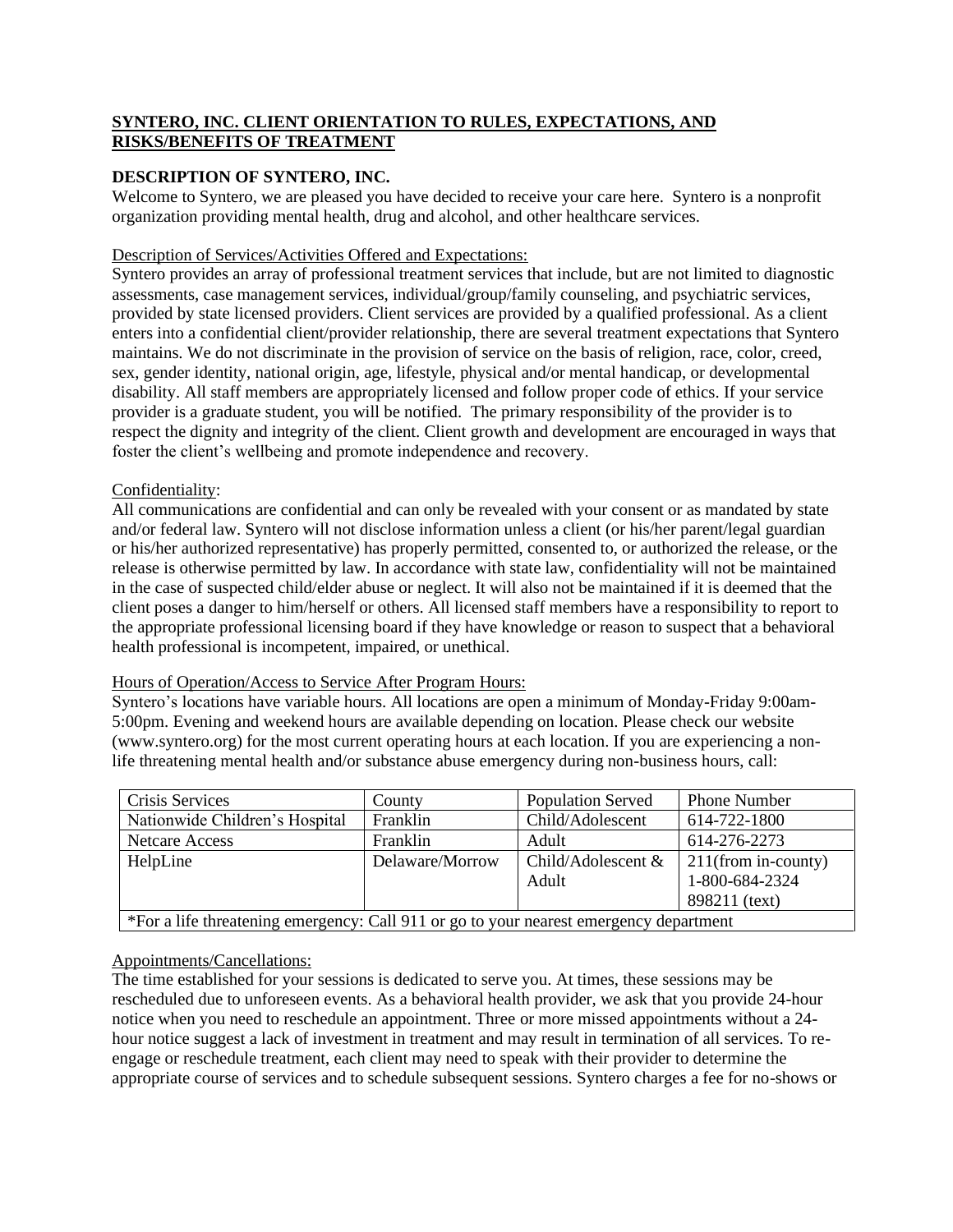late cancels. Syntero also has the right to terminate services due to excessive missed appointments. You will be reminded of this before termination of services occurs.

There are times when critical situations demand our immediate attention because of the nature of our work. If we cancel an appointment, you will be called immediately and given a chance to reschedule.

#### Professional Records:

The laws and standards require that your provider keep protected health information about you in your clinical record. If records are requested for another provider, legal proceeding, etc. in most circumstances it is allowable to charge you or your personal representative a fee. The following items will be provided at no charge: Diagnostic assessment-initial & comprehensive; any updated treatment diagnoses; treatment plans; psychiatric assessment and medication records; and any transfer/discharge summaries. A records fee of twenty-five cents per page will be assessed for other treatment record items such as progress notes or record items received from other providers. Clients unable to meet this payment may request an exemption from the Client Rights Advocate. We can typically respond to requests for records within 30 days of the request, fees must be paid in advance.

#### Tour of Syntero via Map:

Syntero's map provides the following:

- Bathroom location
- Exits from the building
- Familiarization with the premises, including exits and/or shelters, fire suppression equipment and first aid kit.
- All restrictions placed on consumers while at Syntero

# **PROGRAM RULES**

We welcome your involvement at Syntero and anticipate a positive working relationship with you. However, in order to meet regulatory requirements, we must list the following information.

### Restrictions the Program Places on Clients:

Syntero does not use mechanical restraint, seclusion, chemical restraint, or major aversive behavioral interventions. Syntero staff utilizes de-escalation training procedures in order to intervene with a client experiencing behavioral difficulties. At no time will the staff utilize cruel and unusual punishment, including physical and verbal abuse to manage a client.

Syntero's policies prohibit smoking, including electronic cigarettes, inside agency buildings. The agency recognizes that a tobacco/vapor electronic free environment helps create a safe workplace and protects the health and lives of employees, client and visitors. Further, use or possession of alcohol, illicit drugs, and inappropriate use of licit drugs, including medical marijuana, is prohibited on Syntero's property. Clients are expected to attend and participate in sessions sober of the effects of alcohol and illicit or licit drugs. Clients receiving services in a home or community setting are asked to refrain from smoking during their appointment. Syntero reserves the right to end or cancel an appointment if there is suspected substance use occurring by any individual in the home/community setting while services are taking place.

In order to provide a safe environment for treatment, weapons of any kind are not prohibited on agency property. This means that only law enforcement officers in the performance of their duties are permitted to possess or carry firearms or weapons. Please be aware that weapons brought onto Syntero property in violation of this policy will be turned over to the police department. Clients receiving services in a home or community setting are asked to lock any weapons in a different room of the location where services are taking place. Syntero reserves the right to end or cancel an appointment if there is an unsecured weapon present in the home/community setting while services are taking place.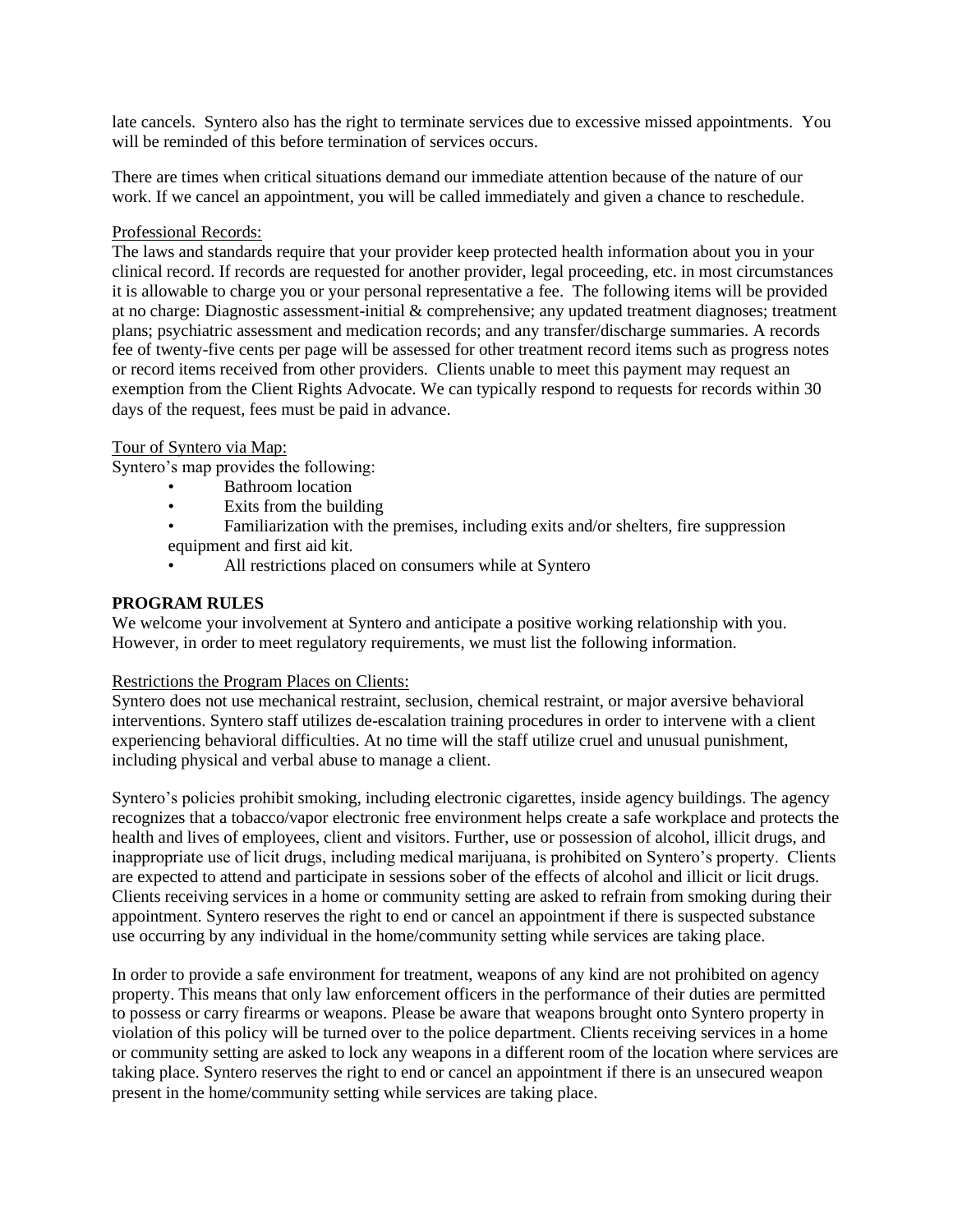Physical aggression and verbally threatening behavior is not permitted.

Any individual who violates one of the above stated policies is subject to legal prosecution to the fullest extent of the law. Services may also be suspended or terminated. Clients may be reassessed by a qualified provider to determine as to whether services will be reinstated.

Noncompliance in treatment, either by behavior that disrupts others' treatment or failure to return to treatment, may result in termination.

#### Relationship

Your relationship with your provider is a professional and therapeutic relationship. In order to preserve this relationship, it is imperative that your provider not have any other type of relationship with you. Personal and/or business relationships undermine the effectiveness of the therapeutic relationship. Our providers care about helping you, but are not in a position to be your friend or to have a social or personal relationship with you. Therefore, please do not attempt to "friend" your provider on Facebook or other social network sites.

### Electronic Communication:

Electronic messages (email, text messages, etc.) are vulnerable to breaches of privacy, despite standard safeguards, which are outside our control. Therefore, we are unable to exchange clinical information with you by electronic communication. We can communicate regarding scheduling or billing issues if the message is initiated by you, including your agreement to receive appointment reminders. By signing you received this document, you agree to these conditions and understand and agree there is a possibility that if you initiate an email or text message to your provider, your identification, information you communicate, and/or other protected health information could inadvertently be disclosed to an outside party.

### Prohibition of Audio, Video, or Photographic Recording:

While in treatment at Syntero there is to be no audio, video, or photographic content recorded whether in individual sessions or in the waiting areas. By signing you received this document, you agree to not use any type of documenting or recording device while in treatment and understand that doing so may lead to termination of services. If, due to unusual circumstances, you would like to record or videotape your session, and if your provider deems an exception is reasonable and necessary, the exception will be granted to you in writing.

### **DESCRIPTION OF THE EXPECTED COURSE OF TREATMENT BY THE PROGRAM**

We appreciate that you chose to seek services at Syntero and we are committed to providing you with the high quality services you deserve.

#### Treatment Risks/Benefits:

There are some risks to treatment. These include experiencing negative feelings and emotions that result from discussing the difficult situations and life experiences that led to seeking treatment. The potential benefits of treatment include improved functioning in your life and betterment of the symptoms that led you to seek treatment.

#### Assessment Purpose/Process and Individual Treatment Plans:

Assessment will be ongoing in an effort to determine the necessary services to meet your needs. Your active participation in the development of goals and objectives will be helpful in addressing your presenting problems. You will receive an explanation of what to expect while in treatment. You will be told at the end of your assessment what the recommended length of stay is and the treatment recommendations. Please be aware that assessment typically takes more than one session. All clients will be involved in the development of their treatment plan. You may request a copy of your treatment plan if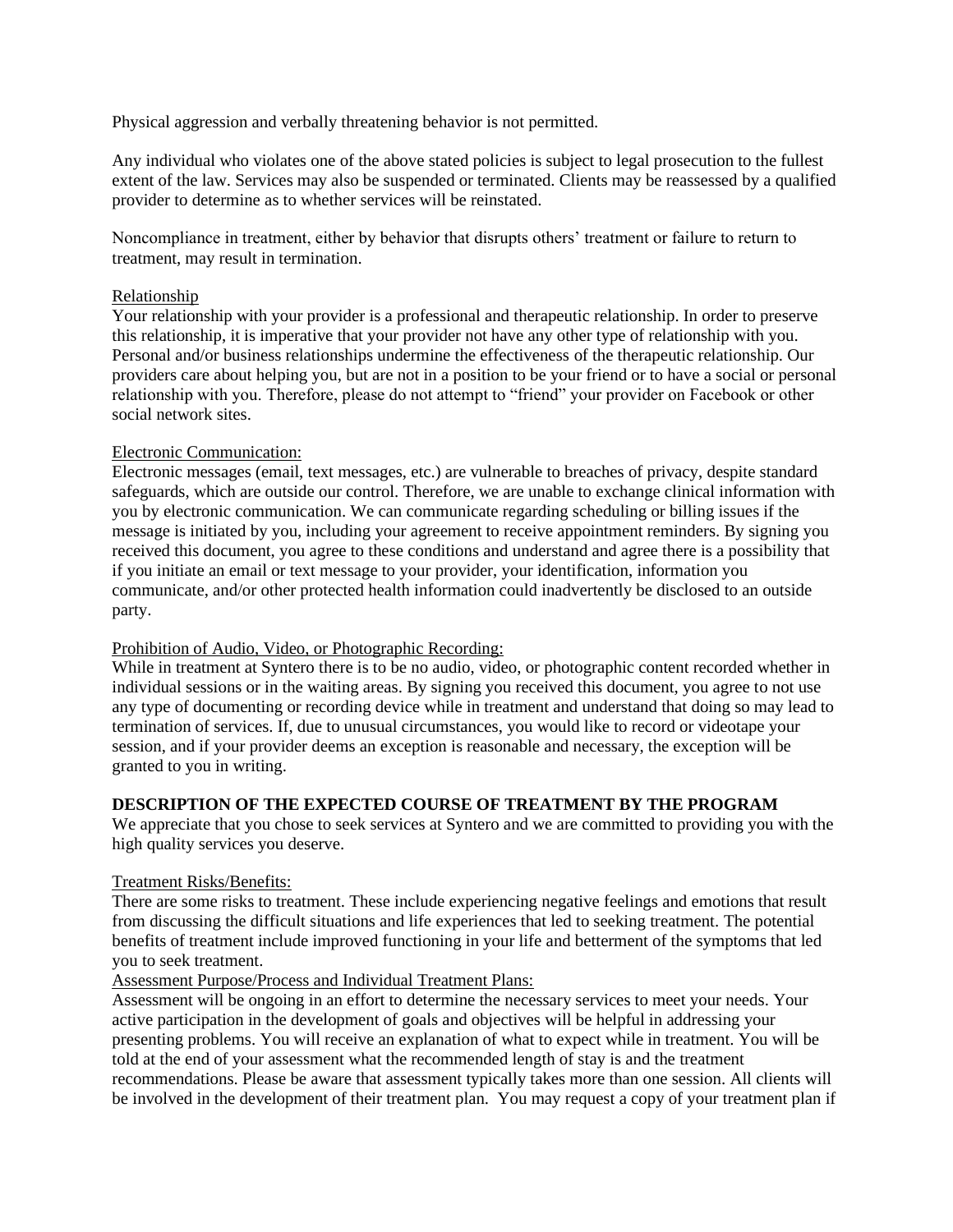you so desire. During the course of treatment, staff will work diligently with you to meet your goals/objectives and assist with a seamless transition to indicated services, additional resources, and/or successful termination. With your consent and when appropriate, family members or other support persons will be actively involved in the assessment, development of individual treatment, plan goals/objectives, ongoing evaluations of the services received and the quality of care.

You may be asked at several times during treatment to complete an outcomes survey or other forms and periodically thereafter. This can be used by you and your provider to identify problem areas and later to determine progress.

# Aftercare/Quality Improvement:

At the completion of your treatment, you will be offered a Service Termination Summary/Continued Care Plan. This plan will provide you with a summary of discharge recommendations. Furthermore, as a means to continue to improve the quality of services, you may be asked to participate in a satisfaction survey to evaluate the services you received and your perception of your treatment progress. We greatly appreciate your input and participation in this final aspect of your treatment.

Thank you for choosing Syntero!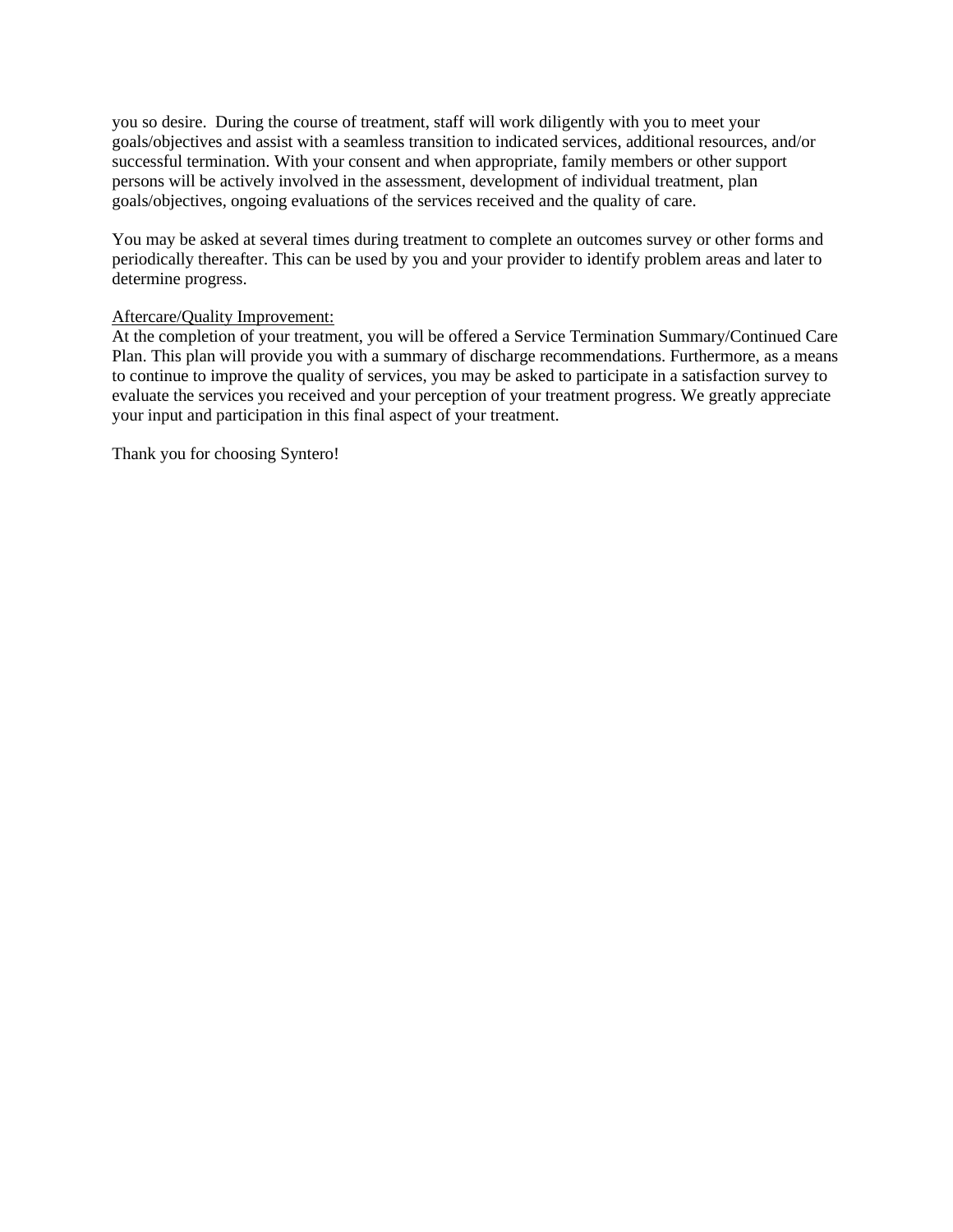# **Syntero, Inc.**

# **CLIENT & FAMILY RIGHTS**

It is the policy of Syntero to comply with all regulatory statutes regarding client rights. Ohio law and CARF rules provide specific safeguards for client rights while clients are receiving services at Syntero. The rights of minor children will be covered by the legal consent of parents, adoptive parents, or legal guardians. Additional questions regarding client rights may be discussed with the staff or the Client Rights Advocate.

As a client of Syntero you have the right to:

- 1. The right to be treated with consideration and respect for personal dignity, autonomy, and privacy.
- 2. The right to reasonable protection from physical, sexual or emotional abuse, inhumane treatment, humiliation, neglect, and financial or other exploitation
- 3. The right to receive services in the least restrictive, feasible environment.
- 4. The right to express choice or refusal to participate in any appropriate and available service that is consistent with an individual service plan (ISP), regardless of the refusal of any other service, unless that service is a necessity for clear treatment reasons and requires the person's participation.
- 5. The right to give informed consent to or refuse any service, treatment or therapy, including medication absent an emergency; this includes informed consent or refusal regarding concurrent services.
- 6. The right to participate in the development, review and revision of one's own individualized treatment plan including composition of the services delivery team and the right to receive a copy of the plan.
- 7. The right to freedom from unnecessary or excessive medication, and to be free from restraint or seclusion unless there is immediate risk of physical harm to self or others.
- 8. The right to be informed and the right to refuse any unusual or hazardous treatment procedures.
- 9. The right to be advised and the right to refuse observation by others and by techniques such as one-way vision mirrors, tape recorders, video recorders, television, movies, photographs or other audio and visual technology. This right does not prohibit an agency from using closed-circuit monitoring to observe seclusion rooms or common areas, which does not include bathrooms or sleeping areas.
- 10. The right to confidentiality of communications and personal identifying information within the limitations and requirements for disclosure of client information under state and federal laws and regulations.
- 11. The right to have access to one's own client record unless access to certain information is restricted for clear treatment reasons. If access is restricted, the treatment plan shall include the reason for the restriction, a goal to remove the restriction, and the treatment being offered to remove the restriction. There may be a fee for records.
- 12. The right to access to information pertinent to the person served in sufficient time to facilitate his or her decision making. In addition, clients have the right to be informed in a reasonable amount of time in advance of the reason for terminating participation in a service, and to be provided a referral, unless the service is unavailable or not necessary.
- 13. The right to be informed of the reason for denial of a service.
- 14. The right not to be discriminated against for receiving services on the basis of race, ethnicity, age, color, religion, gender, national origin, sexual orientation, physical or mental handicap, developmental disability, genetic information, human immunodeficiency virus status, or in any manor prohibited by local, state, or federal laws.
- 15. The right to know the cost of services.
- 16. The right to be verbally informed or in a way that is understandable to the person served of all client rights, and to receive a written copy upon request. Client rights will be provided to persons served prior to the beginning or at initiation of service delivery and annually for persons served longer than one year. A written copy of client rights shall be available at all times for review and/or clarification.
- 17. The right to exercise one's own rights without reprisal or retaliation, except that no right extends so far as to supersede health and safety considerations.
- 18. The right to file a grievance and to receive investigation and resolution of alleged infringement of rights.
- 19. The right to have oral and written instructions concerning the procedure for filing a grievance, and to receive assistance in filing a grievance, if requested.
- 20. The right to be informed of one's own condition.
- 21. The right to consult with an independent treatment specialist or legal counsel at one's own expense.
- 22. The right to access or referral to legal entities for appropriate representation, self-help support services, and advocacy support services.
- 23. If the client consents to participate in research, the client has the right to expect the organization to adhere strictly to research guidelines and ethics.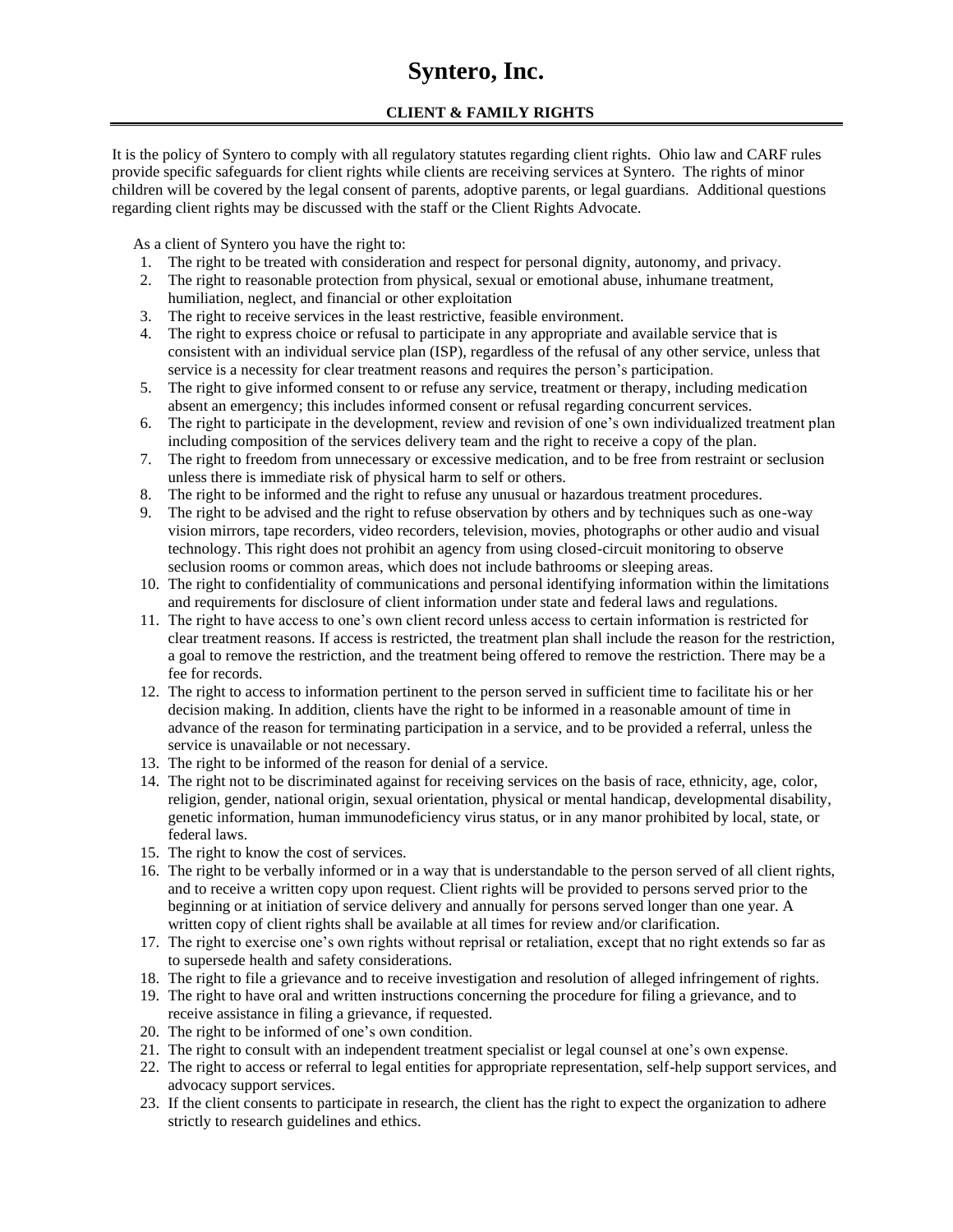To ensure understanding of client rights, the clinical staff will verbally review client rights during the intake process and at the time of treatment plan updates. In the event of a crisis or emergency situation clients will be verbally advised of at least pertinent rights that include the right to consent to or to refuse treatment and the consequences of that agreement or refusal. Clients will be advised that a written copy and full verbal explanation of their rights will be given at the next meeting or once stabilization is established.

The clinical, support, and volunteer staff will all receive training in Client Grievance Procedures and Client Rights as part of orientation to agency operations. Ongoing updating of the procedures with staff will occur as needed through staff development.

Syntero will provide each client with the following information upon intake which identifies the Client Rights Advocate as:

#### **CLIENT RIGHTS ADVOCATE**

Kathy Ritchey Ph.D. Director of Clinical Quality Improvement and Medical Services 299 Cramer Creek Ct. Dublin, OH 43017 614-889-5722 x292; Availability: Full-time

#### **FINANCIAL POLICIES**

Syntero is a not-for-profit agency serving the behavioral health needs of the community for over 30 years. Syntero is committed to providing you services of the highest quality. To ensure that you have a positive experience, it is important for us to explain at the outset of service your financial responsibilities. Outlined below are the Financial Policies of Syntero. We ask that you read these and ask any questions that you may have. Please keep this document for your records.

We appreciate your cooperation and the opportunity to be of service to you.

- 1. Syntero realizes that your time is valuable and we will do our best to stay on schedule and not keep you waiting. We also expect the same courtesy in return. In the event that an appointment must be cancelled, please give us at least one business day advance notice in order to schedule someone else. If an emergency arises and this is not possible, please notify your clinician of the situation. Syntero may charge a cancellation fee for any appointments not cancelled one business day in advance. Three or more missed appointments without one business day notice may result in termination of services.
- 2. Syntero staff will facilitate the processing of insurance claims and assist you in any way we can. **However, you are the responsible party, not your insurance carrier.** In the event that insurance does not reimburse as expected, the client is responsible for any remaining balance.
- 3. Payment is due in full at the time of service unless prior arrangements have been made with our billing department. We accept cash, personal checks, money orders and American Express, Discover, MasterCard or Visa. A \$30.00 fee will be charged for checks returned for insufficient funds. A monthly finance charge of 1.57% (annual rate of 18%) may be charged on any unpaid balances. You may also be responsible for any legal and/or collection fees that may be incurred. If extenuating circumstances exist which prevent you from making payment, please notify your clinician immediately.
- 4. Account balances with a credit of less than \$25 will not be refunded unless specifically requested.

Revised 3.13.19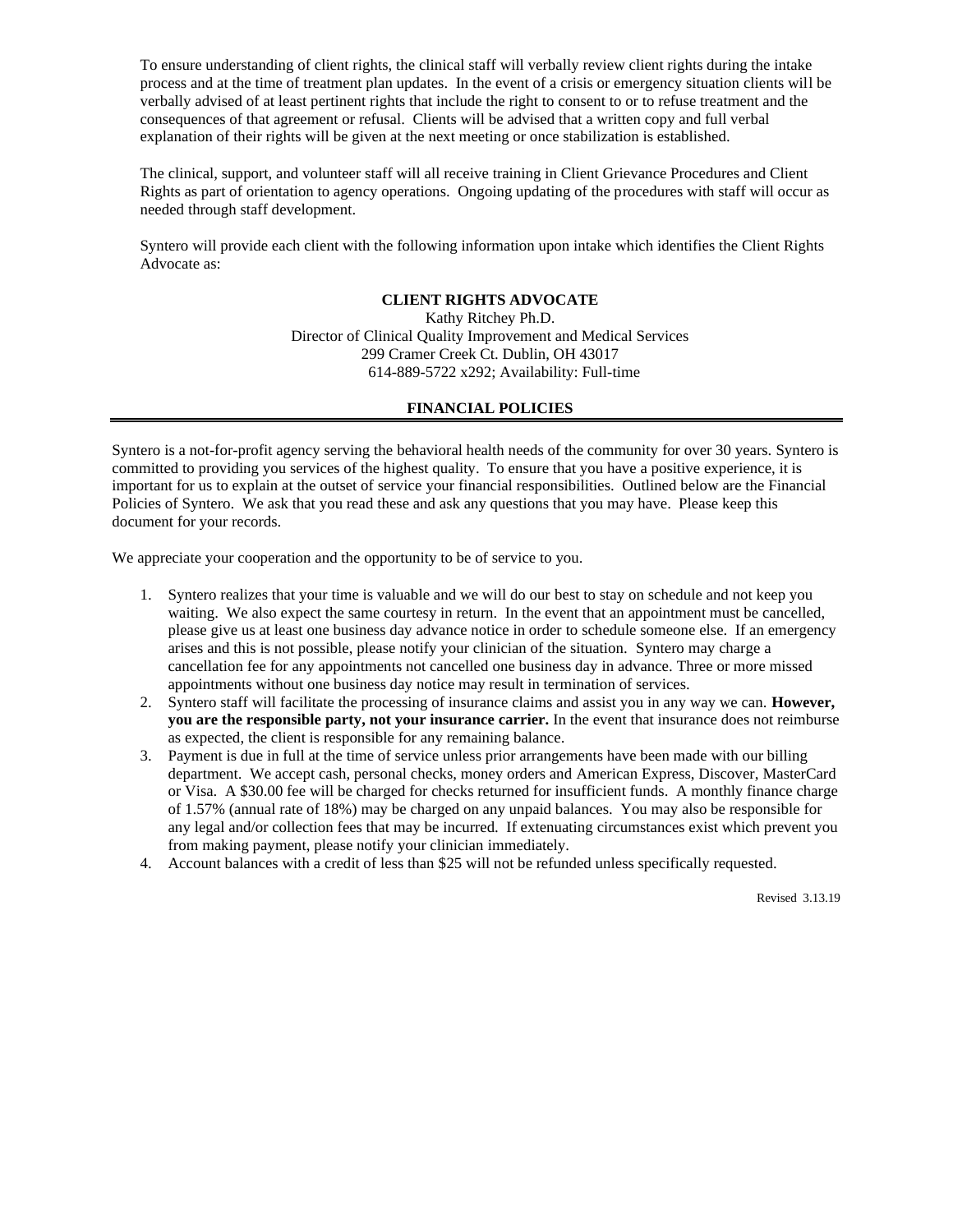# SYNTERO PRIVACY NOTICE

**You should read this notice before signing the Acknowledgement of Receipt of Privacy Notice.**

#### **Syntero's Duty to Safeguard Your Protected Health Information.**

Protecting the privacy of information about your health is an important responsibility at Syntero. We are committed to protecting the confidential nature of information regarding your health status.

Individually identifiable information about your past, present, or future health or condition, the provision of health care to you, or payment for the health care is considered Protected Health Information (PHI). We are required to extend certain protections to your PHI, and to give you this notice about our privacy practices that explains how, when, and why we may use or disclose your PHI. Except in specified circumstances, we must use or disclose only the minimum necessary PHI to accomplish the purpose of the use or disclosure.

We are required to follow the privacy practices described in this notice, though **we reserve the right to change our privacy practices and the terms of this notice at any time**. If we do so, we will post a new notice in our lobby. You may request a copy of the new notice from your service provider or front office.

#### **How We May Use and Disclose Your Protected Health Information**

We use and disclose PHI for a variety of reasons. For most uses/disclosures, we must obtain your consent. For others, we must have your written authorization. However, the law provides that we are permitted to make some uses/disclosures without your consent or authorization. The following offers more description and examples of our potential uses/disclosures of your PHI.

**Uses and Disclosures Relating to Treatment, Payment, or Health Care Operations.** Generally, we must have your consent to use/disclose your PHI:

**For treatment:** We may disclose your PHI to doctors, nurses, and other health care personnel who are involved in providing your health care. For example, your PHI will be shared among members of our staff involved in your care here.

**To obtain payment:** We may use/disclose your PHI in order to bill and collect payment for your health care services. For

example, we may release portions of your PHI to Medicaid, OhioMHAS, the local ADAMH Board and/or a private insurer to get paid for services that we delivered to you.

**For health care operations:** We may use/disclose your PHI in the course of operating our outpatient facility. For example, we may use your PHI in evaluating the quality of services provided, or disclose your PHI to our accountant or attorney for audit purposes. Release of your PHI to the GOSH or SHARES system/ ADAMH Board and/or Medicaid might also be necessary to determine your eligibility for publicly funded services.

**Appointment reminders:** Unless you provide us with alternative instructions, we may send appointment reminders and other similar materials to your home, or we may call or text to remind you of appointments.

**Exceptions:** Although your acknowledgement is usually required for the use/disclosure of your PHI for the activities described above, the law allows us to use/disclose your PHI without your acknowledgement in certain situations. For example, we may disclose your PHI if needed for emergency treatment if it is not reasonably possible to obtain your consent prior to the disclosure and we think that you would give consent if able.

**Uses and Disclosures Requiring Authorization**: For uses and disclosures beyond treatment, payment and operations purposes we are required to have your written authorization, unless the use or disclosure falls within one of the exceptions described below. Acknowledgements and authorizations can be revoked at any time to stop future uses/disclosures except to the extent that we have already undertaken an action in reliance upon your authorization.

**Uses and Disclosures Not Requiring Consent or Authorization:** The law provides that we may use/disclose your PHI without acknowledgement or authorization in the following circumstances:

**When required by law:** We may disclose PHI when a law requires that we report information about suspected abuse, including child and/or elder abuse/neglect, in response to a court order, or in other areas required by law. We must also disclose PHI to authorities that monitor compliance with these privacy requirements.

**For public health activities:** We may disclose PHI when we are required to collect information about disease or injury, or to report vital statistics to the public health authority. Behavioral health organizations such as Syntero typically have very few such requirements.

**For health oversight activities:** We may disclose PHI to the ADAMH Board of your home county, if your services are publicly funded, or another agency responsible for monitoring the health care system for such purposes as reporting or investigation of unusual incidents.

**Relating to decedents:** We may disclose PHI relating to an individual's death to coroners, funeral home directors, or medical examiners.

**To avert threat to health or safety:** In order to avoid a serious threat to health or safety, we may disclose PHI as necessary to law enforcement or other persons who can reasonably prevent or lessen the threat of harm.

**For specific government functions:** We may disclose PHI to correctional facilities in certain situations, to government programs relating to eligibility and enrollment, and for national security reasons, such as protection of the President.

**Uses and Disclosures Requiring You to have an Opportunity to Object:** In the following situations, we may disclose your PHI if we inform you about the disclosure in advance and you do not object. However, if there is an emergency situation and you cannot be given your opportunity to object, disclosure may be made if it is consistent with any prior expressed wishes and disclosure is determined to be in your best interests. You must be informed and given an opportunity to object to further disclosure as soon as you are able to do so.

**To families, friends or others involved in your care:** We may share with these people information directly related to your family's, friend's or other person's involvement in your care, or payment for your care. We may also share PHI with these people to notify them about your location, general condition, or death.

**Your Rights Regarding Your Protected Health Information.** You have the following rights relating to your protected health information:

**You have the right** t**o request restrictions on uses/disclosures:** You have the right to ask that we limit how we use or disclose your PHI. We will consider your request, but are not legally bound to agree to the restriction. To the extent that we do agree to any restrictions on our use/disclosure of your PHI, we will put the agreement in writing and abide by it except in emergency situations. We cannot agree to limit uses/disclosures that are required by law.

**You have the right to choose how we contact you:** You have the right to ask that we send you information at an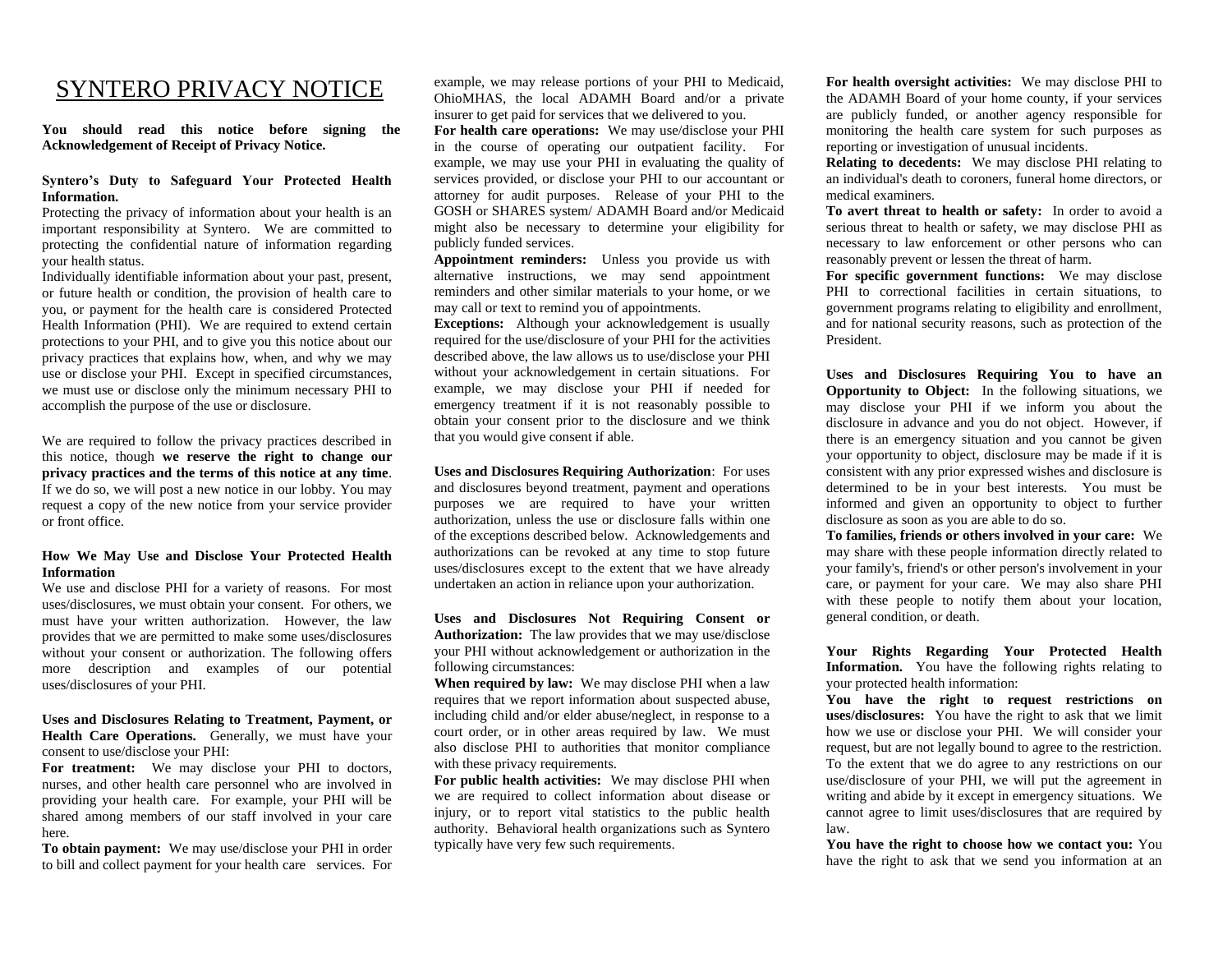alternative address or by an alternative means. We must agree to your request as long as it is reasonably easy for us to do so.

**You have the right to request a copy of your PHI:** Unless your access is restricted for clear and documented treatment reasons, you have a right to see your protected health information if you put your request in writing. We will respond to your request within 30 days. If we deny your access, we will give you written reasons for the denial and explain any right to have the denial reviewed. If you want copies of your PHI, a charge for copying may be imposed, but may be waived, depending on your circumstances. You have a right to choose what portions of your information you want copied and to have prior information on the cost of copying.

**You have the right to request amendment of your PHI:** If you believe that there is a mistake or missing information in our record of your PHI, you may request, in writing, that we correct or add to the record. We will respond within 60 days of receiving your request. We may deny the request if we determine that the PHI is: (i) correct and complete; (ii) not created by us and/or not part of our records, or; (iii) not permitted to be disclosed. Any denial will state the reasons for denial and explain your rights to have the request and denial, along with any statement in response that you provide, appended to your PHI. If we approve the request for amendment, we will change the PHI and so inform you, and tell others that need to know about the change in the PHI.

**You have the right to find out what disclosures have been made:** You have a right to get a list of when, to whom, for what purpose, and what content of your PHI has been released other than instances of disclosure which you acknowledged (i.e. for treatment, payment, operations, to you, your family). The list also will not include any disclosures made for national security purposes, to law enforcement officials or correctional facilities, or before April 14, 2003. We will respond to your written request for such a list within 60 days of receiving it. Your request can relate to disclosures going as far back as six years. There will be no charge for up to one such list each year. There may be a charge for more frequent requests.

**You have the right to receive this notice:** You have a right to receive a paper copy of this Notice and/or an electronic copy by email upon request.

**Confidentiality of Alcohol and Drug Abuse Records (42 CFR part 2 summary)**

The confidentiality of alcohol and drug abuse records maintained by Syntero is protected by Federal law and regulations. Generally, we may not say to a person outside the agency that a client is involved in services, or disclose any information identifying a client as an alcohol or drug abuser unless:

(1) The patient consents in writing

(2) The disclosure is allowed by a court order

(3) The disclosure is made to medical personnel in a medical emergency or to qualified personnel for research, audit, or program evaluation.

Federal law and regulations do not protect any information about a crime committed by a patient either at the program or against any person who works for the program or about any threat to commit such a crime.

Federal laws and regulations do not protect any information about suspected child abuse or neglect from being reported under State law to appropriate State or local authorities.

#### **Who to Contact about our Privacy Practices:**

If you think we may have violated your privacy rights, or you disagree with a decision we made about access to your PHI, we encourage you to contact the Client Rights Advocate, information listed below. You also may file a written complaint with the Secretary of the U.S. Department of Health and Human Services at:

The U.S. Department of Health and Human Services 280 North High Street Columbus, Ohio 43215 The U.S. Department of Health and Human Services Civil Rights Regional Office 233 N. Michigan Ave. Ste. 240 Chicago, Illinois 60601

We will take no retaliatory action against you if you make such complaints.

#### **Notification to clients of any breach of protected health information:**

It is Syntero's policy and the law that we safeguard your protected health information (PHI). If we ever learn of a breach of your PHI, we are required to contact you promptly using First Class, U.S. Mail at your last known address.

#### **Notice about fund-raising communication:**

It is Syntero's policy not to send fund-raising communication to our clients or consumers.

#### **Contact Person for Information or to Submit a Complaint:**

If you have questions about this notice or any complaints about our privacy practices, please contact: Kathy Ritchey Ph.D, Director of Clinical Quality Improvement and Medical Services at 614-889-5722 x292.

**Effective Date:** This updated notice was effective on 10/16/17.